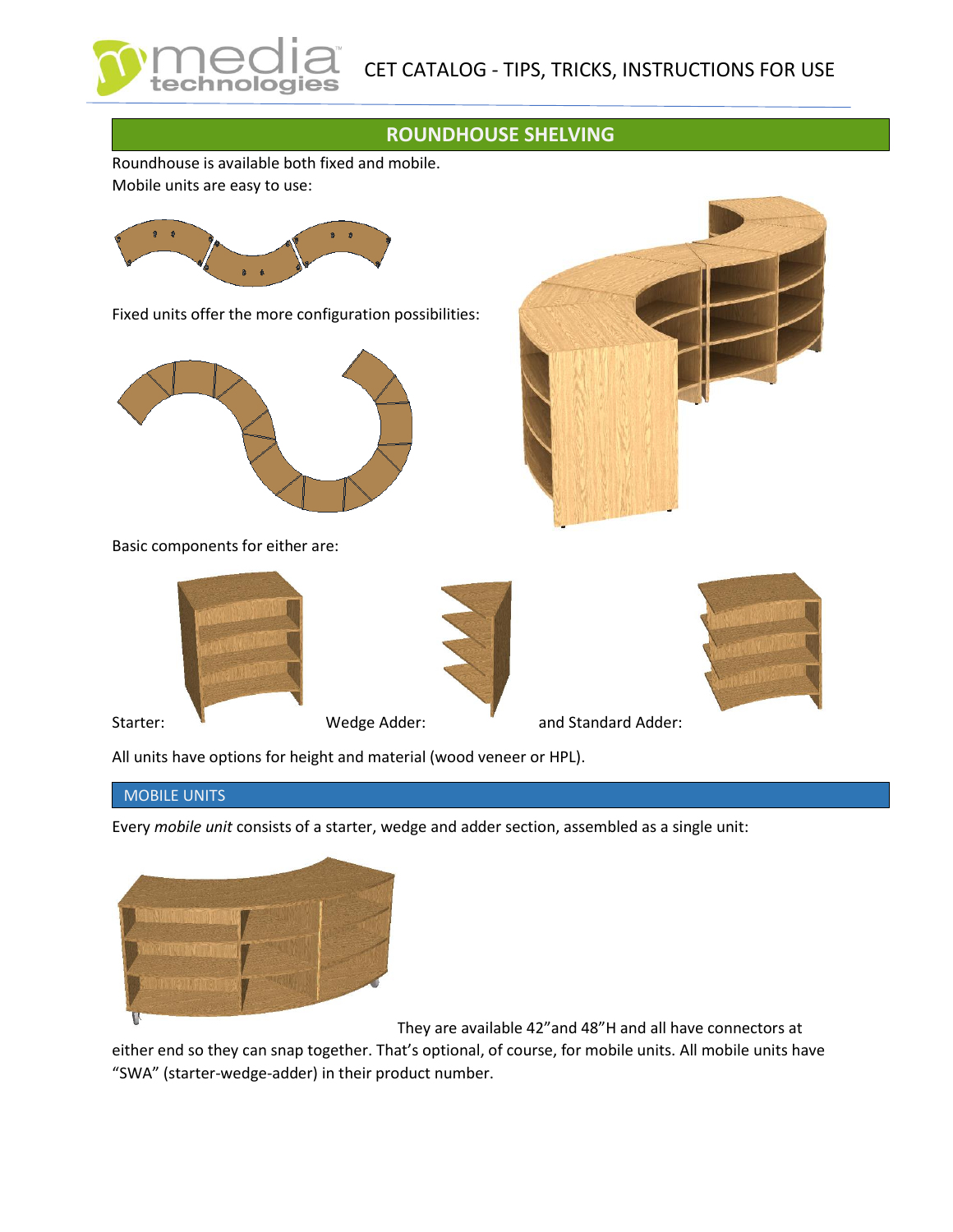



## NON-MOBILE UNITS

Non-mobile units use starter-adder construction, typically alternating standard units and wedge adders. Start with a basic freestanding double faced unit. It will be a starter unit by default:





which will remove the left end panel.

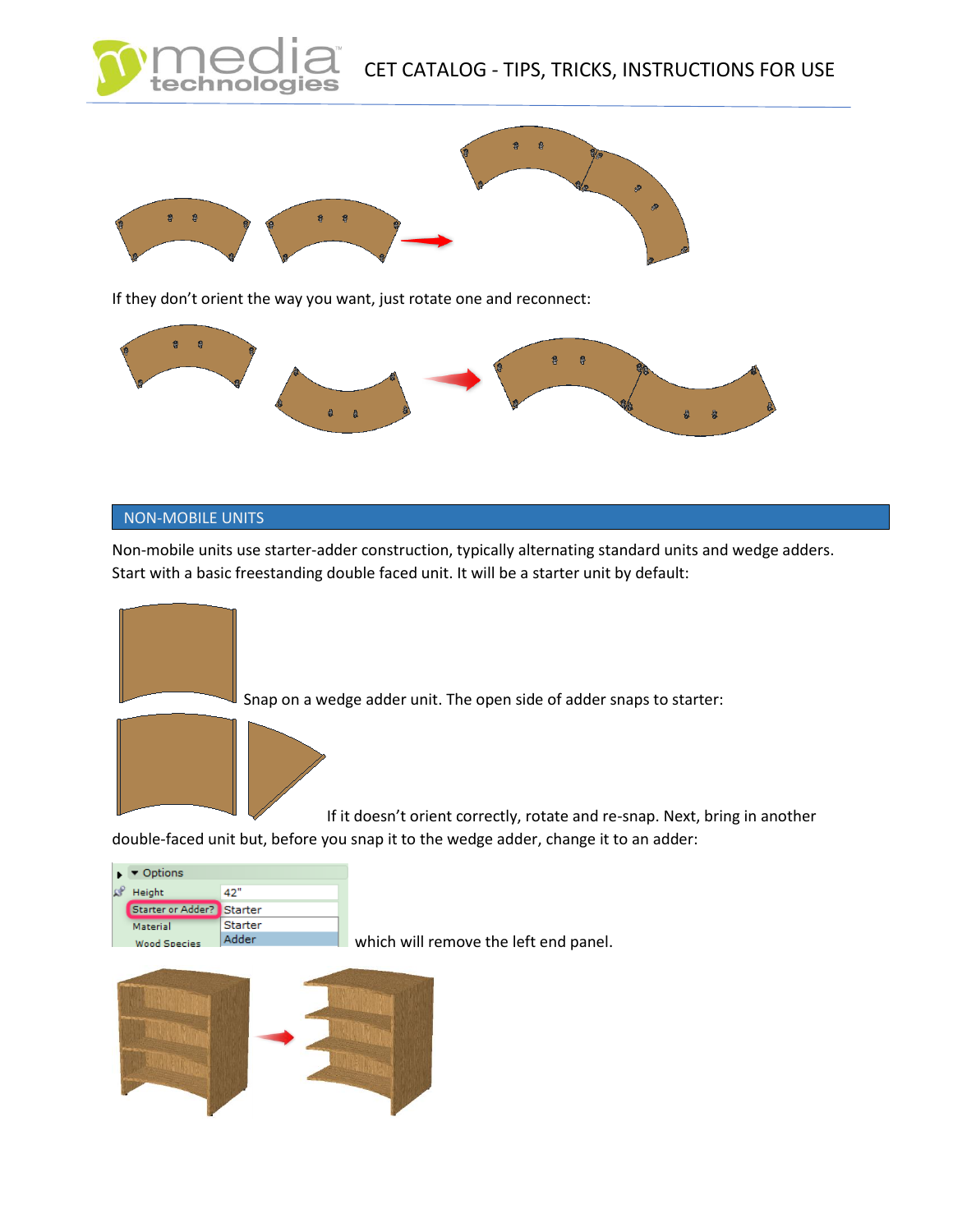## CET CATALOG - TIPS, TRICKS, INSTRUCTIONS FOR USE



*To change direction of a curved run* you need to snap a wedge adder to another wedge adder. This is what it will probably look like at first:



The last wedge adder needs to be rotated 180°:



but that will result in overlapping side panels when snapped together:





To fix that, change the *Flip Side Panel* option for that



will place the side panel of the last wedge adder back on the end of the run.